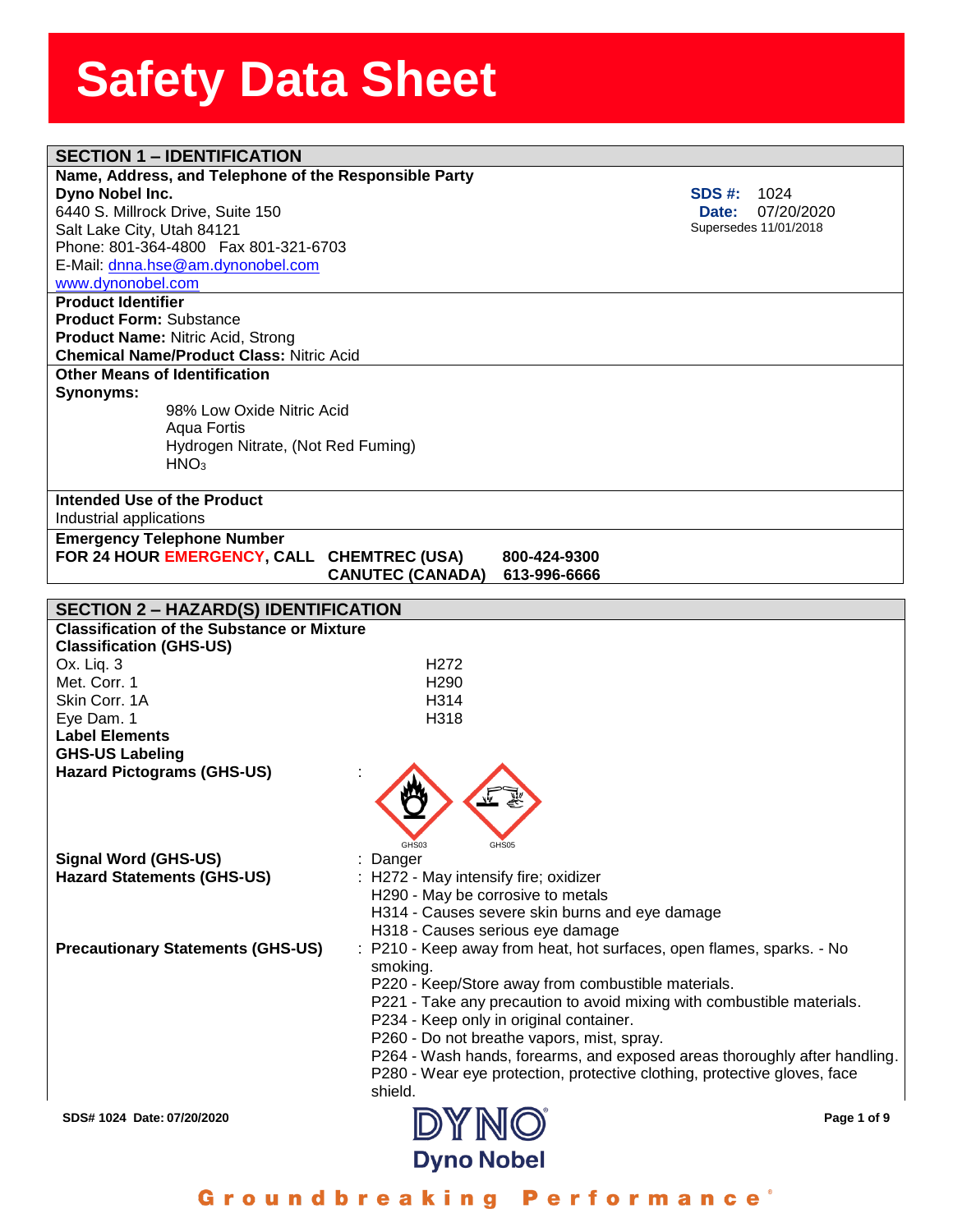**ssssSSherrSheetSSh** P301+P330+P331 - IF SWALLOWED: rinse mouth. Do NOT induce vomiting.

> P303+P361+P353 - IF ON SKIN (or hair): Remove/Take off immediately all contaminated clothing. Rinse skin with water/shower.

P304+P340 - IF INHALED: Remove person to fresh air and keep at rest in a position comfortable for breathing.

P305+P351+P338 - IF IN EYES: Rinse cautiously with water for several minutes. Remove contact lenses, if present and easy to do. Continue rinsing. P310 - Immediately call a POISON CENTER or doctor/physician.

P321 - Specific treatment (see Section 4).

P363 - Wash contaminated clothing before reuse.

P370+P378 - In case of fire: Use appropriate media to extinguish.

P390 - Absorb spillage to prevent material damage.

P405 - Store locked up.

P406 - Store in corrosive resistant container with a resistant inner liner.

P501 - Dispose of contents/container according to local, regional, national, territorial, provincial, and international regulations.

#### **Other Hazards**

**Hazards Not Otherwise Classified (HNOC):** Corrosive to the respiratory tract. When diluting, always add acid to water and not water to acid.

### **SECTION 3 - COMPOSITION/INFORMATION ON INGREDIENTS Substances Name Product identifier % (w/w) Ingredient Classification (GHS-US)** Nitric acid **Nitric acid** (CAS No) 7697-37-2 | 98 - 100 | Ox. Liq. 3, H272 Met. Corr. 1, H290 Skin Corr. 1A, H314 Eye Dam. 1, H318 Ingredients, other than those mentioned above, as used in this product are not hazardous as defined under current

Department of Labor regulations or are present in deminimus concentrations (less than 0.1% for carcinogens, less than 1.0% for other hazardous materials).

Full text of H-phrases: see section 16

## **SECTION 4 - FIRST AID MEASURES**

### **Description of First Aid Measures**

**General:** Never give anything by mouth to an unconscious person. If you feel unwell, seek medical advice (show the label where possible).

**Inhalation:** Highly toxic by inhalation. Mild exposure may cause irritation and burning of the nose and throat. Extreme inhalation may cause difficulty breathing, loss of consciousness, pulmonary edema or death. Lung damage may appear after a delay of up to 48 hours after exposure.

**Skin Contact:** Will produce immediate, penetrating chemical burns, with a characteristic yellow coloration. Severe and fatal skin burns can occur with necrosis and scarring. Remove contaminated clothing. Drench affected area with water for at least 60 minutes. Seek immediate medical attention.

**Eye Contact:** Irrigate with running water for at least fifteen minutes. Seek immediate medical attention.

**Ingestion:** Rinse mouth. Do NOT induce vomiting. Immediately call a POISON CENTER or doctor/physician.

### **Most Important Symptoms and Effects Both Acute and Delayed**

**General:** Causes severe skin burns and eye damage. Effects of exposure (inhalation, ingestion or skin contact) to substance may be delayed.

**Inhalation:** Inhalation may cause immediate severe irritation progressing quickly to chemical burns. Lungs may be affected by repeated or prolonged exposure to the vapor. Extreme inhalation may cause difficult breathing, loss of consciousness, pulmonary edema or death. Lung damage may appear after a delay of up to 48 hours after exposure. The

**SDS# 1024 Date: 07/20/2020 Page 2 of 9**



## Groundbreaking Performance'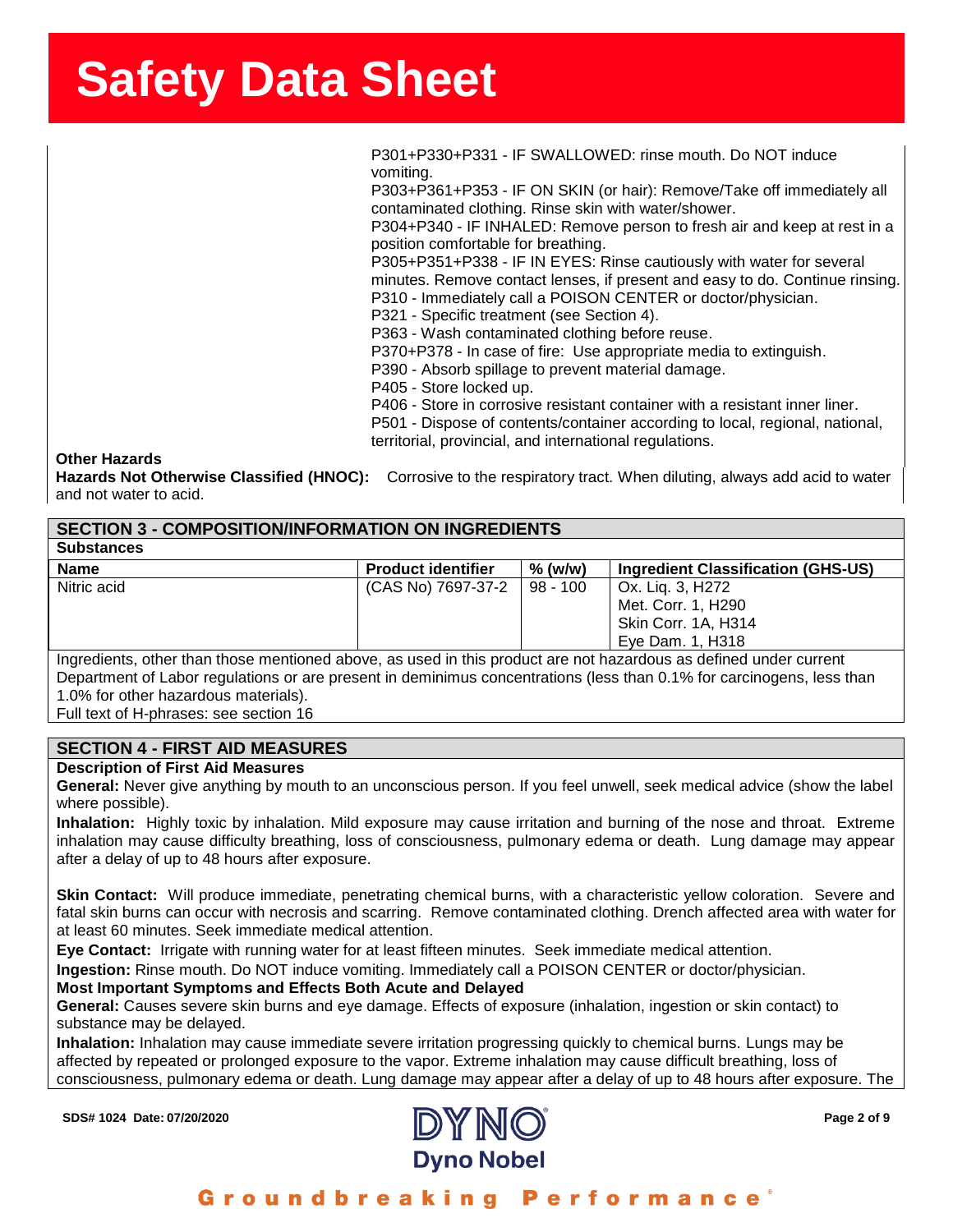**substance may have effects on the teeth, resulting in teeth erosion.**<br>Substance may have effects on the teeth, resulting in teeth erosion.

**Skin Contact:** Will produce immediate, penetrating chemical burns, with a characteristic yellow colc<br>fatal skin burns can occur with necrosis and scarring.<br>**Eye Contact:** Will produce severe, immediate damage and may re **Skin Contact:** Will produce immediate, penetrating chemical burns, with a characteristic yellow coloration. Severe and fatal skin burns can occur with necrosis and scarring.

**Ingestion:** Will cause immediate irritation, chemical burns to mouth and throat, and may cause hemorrhaging, necrosis and perforation of the gastrointestinal tract.

**Chronic Symptoms:** None expected under normal conditions of use.

**Indication of Any Immediate Medical Attention and Special Treatment Needed**

If exposed, seek immediate medical attention. If exposure to Nitric Acid vapor occurs, professional medical observation should continue for 24 - 48 hours after exposure. Delayed reactions may cause pulmonary edema.

## **SECTION 5 - FIRE-FIGHTING MEASURES**

### **Extinguishing Media**

**Suitable Extinguishing Media:** Soak with water. Use water spray to cool containers and reduce and knock down vapors. Apply water from as far away as possible and avoid directing water into the acid. Neutralize small amounts of spilled acid with crushed limestone, soda ash or lime. Wear self-contained breathing apparatus and full firefighting protective gear.

**Unsuitable Extinguishing Media:** Do not use a heavy water stream. A heavy water stream may spread burning liquid. Apply water from as far away as possible and avoid directing water into the acid.

### **Special Hazards Arising from the Substance or Mixture**

**Fire Hazard:** Not flammable but will support combustion. May intensify fire; oxidizer.

**Explosion Hazard:** Will emit oxides of nitrogen upon heating. Strong oxidizer. May cause spontaneous combustion or explosion when in contact with organic or combustible materials. Reacts vigorously with water to liberate heat, fumes of nitric acid or nitrogen oxides.

**Reactivity:** Contact with metals may evolve flammable hydrogen gas. Violent exothermic reaction with water (moisture): release of corrosive gases/vapors. The substance decomposes on warming producing nitrogen oxides. The substance is a strong oxidant and reacts violently with combustible and reducing materials, e.g., turpentine, charcoal, alcohol. The substance is a strong acid, it reacts violently with bases and is corrosive to metals

**Reference to Other Sections:** Refer to section 9 for flammability properties.

## **SECTION 6 - ACCIDENTAL RELEASE MEASURES**

### **Personal Precautions, Protective Equipment and Emergency Procedures**

**General Measures:** Evacuate unnecessary personnel to safe area upwind of spill. Nitric Acid vapor is heavier than air and will concentrate in low spots. If necessary to enter spill area, wear full protective clothing including boots and proper supplied air breathing apparatus. Dike large spills and pump to salvage. If not possible to salvage, neutralize with soda ash or lime. If possible, carefully dilute the neutralizing material with water to slow down exceedingly vigorous neutralization reactions. Water spray can be used to reduce and knock down the vapors. Apply water from as far away as possible and avoid directing it into the acid. Do not get water in salvage containers since a violent reaction may occur. Notify authorities in accordance with emergency response procedures. Only personnel trained in emergency response should respond. Follow Federal, State and local spill reporting requirements.

### **For Non-Emergency Personnel**

**Protective Equipment:** Use appropriate personal protection equipment (PPE) suitable for response to nitric acid. **Emergency Procedures:** Evacuate unnecessary personnel.

#### **For Emergency Personnel**

**Protective Equipment:** Equip cleanup crew with proper skin and body protection. For concentrations above the exposure limits, use full face supplied air respirator approved by NIOSH for nitric acid or nitrogen oxide gases or mists. **Chemical cartridge or canister respirators are not suitable for nitric acid or nitrogen oxide use.**

**Emergency Procedures:** Stop leak if safe to do so. Eliminate ignition sources. Mechanical ventilation and/or local exhaust is recommended where needed to meet the TLV requirement.

#### **Environmental Precautions**

Prevent entry to sewers and public waters.

**SDS# 1024 Date: 07/20/2020 Page 3 of 9**

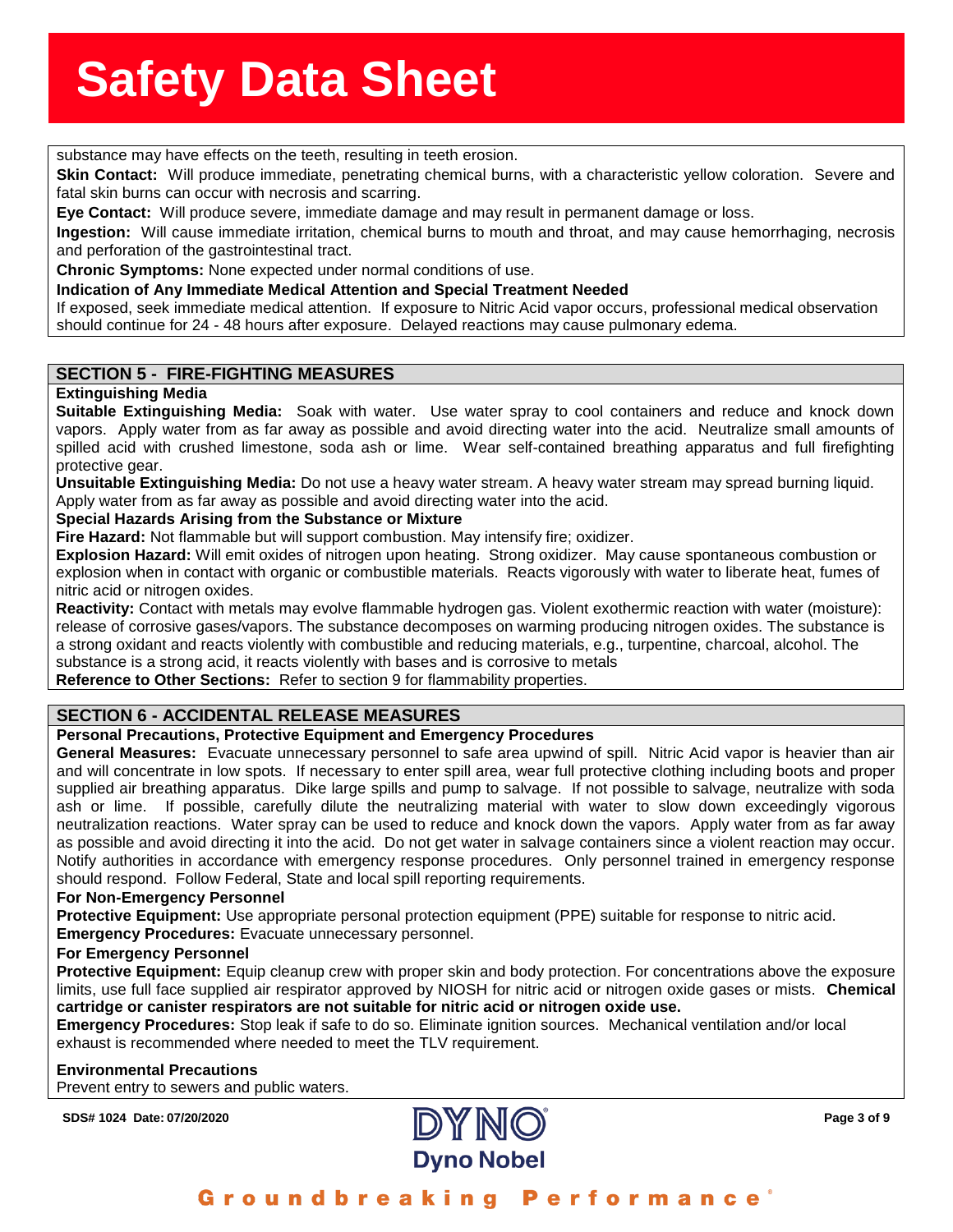# **issue of the Sherron Step Set of the Sherron Step Set of the Sherron Step Sherron Step Set of the Sherron Step S**<br>Methods and Material for Containment and Cleaning Up

For Containment: Dike large spills and pump to salvage. If not possible to salvage, neutralize with soda ash or lime. If<br>possible, carefully dilute the neutralizing material with water to slow down exceedingly vigorous neu possible, carefully dilute the neutralizing material with water to slow down exceedingly vigorous neutralization reactions. Absorb and/or contain spill with inert material, then place in suitable container. Do not take up in combustible material such as saw dust or cellulosic material.

**Methods for Cleaning Up:** Evacuate unnecessary personnel to safe area upwind of spill. Nitric Acid vapor is denser than air and will concentrate in low spots. If necessary to enter spill area, wear full protective clothing including boots and proper breathing apparatus. Dike large spills and pump to salvage. If not possible to salvage, neutralize with soda ash or lime. If possible, carefully dilute the neutralizing material with water to slow down exceedingly vigorous neutralization reactions. Water spray can be used to reduce and knock down the vapors. Apply water from as far away as possible and avoid directing it into the acid. Do not get water in salvage containers since a violent reaction may occur. Notify authorities in accordance with emergency response procedures. Only personnel trained in emergency response should respond. Follow Federal, State and local spill reporting requirements.

Water spray can be used to reduce and knock down the vapors. Apply water from as far away as possible and avoid directing it into the acid. Do not get water in salvage containers since a violent reaction may occur. Notify authorities in accordance with emergency response procedures. Only personnel trained in emergency response should respond.

#### **Reference to Other Sections**

See heading 8, Exposure Controls and Personal Protection. Concerning disposal elimination after cleaning, see section 13.

### **SECTION 7 - HANDLING AND STORAGE**

#### **Precautions for Safe Handling**

**Additional Hazards When Processed:** May be corrosive to metals.

**Hygiene Measures:** Handle in accordance with good industrial hygiene and safety procedures. Wash hands and forearms thoroughly after handling. Do not eat, drink or smoke when using this product.

#### **Conditions for Safe Storage, Including Any Incompatibilities**

**Technical Measures:** Comply with applicable regulations.

**Storage Conditions:** Store in clean, cool, well-ventilated area away from organic chemicals, bases, and metal powders. Avoid hydrocarbon lubricants and packing materials. Aluminum storage tanks are required. Dilution of 98% Nitric Acid with water will subject aluminum storage tanks to excessive corrosion.

**Incompatible Materials:** Strong acids. Strong bases. Strong oxidizers. Metals. Organic materials. Chlorides.

**Special Rules on Packaging:** Store in original container or corrosive resistant and/or lined container.

#### **Specific End Use(s)**

Industrial applications.

## **SECTION 8 - EXPOSURE CONTROLS/PERSONAL PROTECTION**

| <b>Control Parameters</b> |                                       |                      |
|---------------------------|---------------------------------------|----------------------|
| Nitric acid (7697-37-2)   |                                       |                      |
| Mexico                    | OEL TWA (mg/m <sup>3</sup> )          | $5 \text{ mg/m}^3$   |
| Mexico                    | OEL TWA (ppm)                         | 2 ppm                |
| Mexico                    | OEL STEL (mg/m <sup>3</sup> )         | $10 \text{ mg/m}^3$  |
| Mexico                    | OEL STEL (ppm)                        | 4 ppm                |
| <b>USA ACGIH</b>          | ACGIH TWA (ppm)                       | 2 ppm                |
| <b>USA ACGIH</b>          | ACGIH STEL (ppm)                      | 4 ppm                |
| <b>USA OSHA</b>           | OSHA PEL (TWA) (mg/m <sup>3</sup> )   | 5 mg/ $m3$           |
| <b>USA OSHA</b>           | OSHA PEL (TWA) (ppm)                  | 2 ppm                |
| <b>USA NIOSH</b>          | NIOSH REL (TWA) (mg/m <sup>3</sup> )  | $5 \text{ mg/m}^3$   |
| <b>USA NIOSH</b>          | NIOSH REL (TWA) (ppm)                 | 2 ppm                |
| <b>USA NIOSH</b>          | NIOSH REL (STEL) (mg/m <sup>3</sup> ) | 10 mg/m <sup>3</sup> |
| <b>USA NIOSH</b>          | NIOSH REL (STEL) (ppm)                | 4 ppm                |
| <b>USA IDLH</b>           | US IDLH (ppm)                         | 25 ppm               |



Groundbreaking **Performance**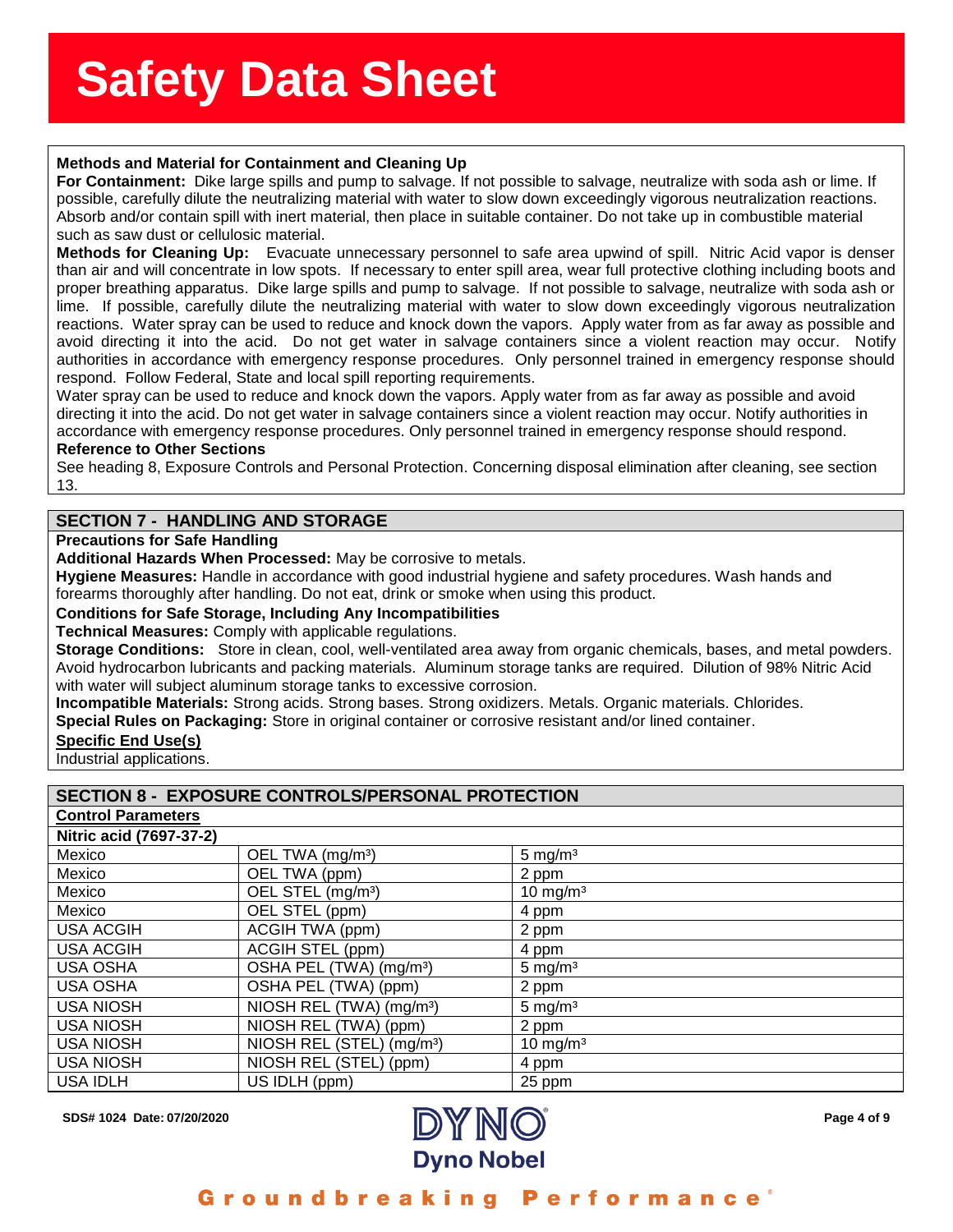| Alberta                      | OEL STEL (mg/m <sup>3</sup> ) | $10 \text{ mg/m}^3$     |
|------------------------------|-------------------------------|-------------------------|
| Alberta                      | OEL STEL (ppm)                | 4 ppm                   |
| Alberta                      | OEL TWA (mg/m <sup>3</sup> )  | $5.2$ mg/m <sup>3</sup> |
| Alberta                      | OEL TWA (ppm)                 | 2 ppm                   |
| <b>British Columbia</b>      | OEL STEL (ppm)                | 4 ppm                   |
| <b>British Columbia</b>      | OEL TWA (ppm)                 | 2 ppm                   |
| Manitoba                     | OEL STEL (ppm)                | 4 ppm                   |
| Manitoba                     | OEL TWA (ppm)                 | 2 ppm                   |
| <b>New Brunswick</b>         | OEL STEL (mg/m <sup>3</sup> ) | 10 mg/m $3$             |
| <b>New Brunswick</b>         | OEL STEL (ppm)                | 4 ppm                   |
| <b>New Brunswick</b>         | OEL TWA (mg/m <sup>3</sup> )  | $5.2$ mg/m <sup>3</sup> |
| <b>New Brunswick</b>         | OEL TWA (ppm)                 | 2 ppm                   |
| Newfoundland &               | OEL STEL (ppm)                | 4 ppm                   |
| Labrador                     |                               |                         |
| Newfoundland &               | OEL TWA (ppm)                 | 2 ppm                   |
| Labrador                     |                               |                         |
| Nova Scotia                  | OEL STEL (ppm)                | 4 ppm                   |
| Nova Scotia                  | OEL TWA (ppm)                 | 2 ppm                   |
| Nunavut                      | OEL STEL (mg/m <sup>3</sup> ) | $10 \text{ mg/m}^3$     |
| Nunavut                      | OEL STEL (ppm)                | $\overline{4}$ ppm      |
| Nunavut                      | OEL TWA (mg/m <sup>3</sup> )  | $5.2$ mg/m <sup>3</sup> |
| Nunavut                      | OEL TWA (ppm)                 | 2 ppm                   |
| <b>Northwest Territories</b> | OEL STEL (mg/m <sup>3</sup> ) | $10 \text{ mg/m}^3$     |
| <b>Northwest Territories</b> | OEL STEL (ppm)                | 4 ppm                   |
| <b>Northwest Territories</b> | OEL TWA (mg/m <sup>3</sup> )  | $5.2$ mg/m <sup>3</sup> |
| <b>Northwest Territories</b> | OEL TWA (ppm)                 | $2$ ppm                 |
| Ontario                      | OEL STEL (ppm)                | $\overline{4}$ ppm      |
| Ontario                      | OEL TWA (ppm)                 | 2 ppm                   |
| <b>Prince Edward Island</b>  | OEL STEL (ppm)                | 4 ppm                   |
| <b>Prince Edward Island</b>  | OEL TWA (ppm)                 | 2 ppm                   |
| Québec                       | $VECD$ (mg/m <sup>3</sup> )   | $10 \text{ mg/m}^3$     |
| Québec                       | VECD (ppm)                    | 4 ppm                   |
| Québec                       | VEMP (mg/m <sup>3</sup> )     | $5.2$ mg/m <sup>3</sup> |
| Québec                       | VEMP (ppm)                    | 2 ppm                   |
| Saskatchewan                 | OEL STEL (ppm)                | 4 ppm                   |
| Saskatchewan                 | OEL TWA (ppm)                 | 2 ppm                   |
| Yukon                        | OEL STEL (mg/m <sup>3</sup> ) | $10 \text{ mg/m}^3$     |
| Yukon                        | OEL STEL (ppm)                | 4 ppm                   |
| Yukon                        | OEL TWA (mg/m <sup>3</sup> )  | $5 \text{ mg/m}^3$      |
| Yukon                        | OEL TWA (ppm)                 | 2 ppm                   |

#### **Exposure Controls**

**Appropriate Engineering Controls:** Emergency eye wash fountains and safety showers should be available in the immediate vicinity of any potential exposure. Ensure adequate ventilation, especially in confined areas. Ensure all national/local regulations are observed.

**Personal Protective Equipment:** Protective goggles. Face shield. Gloves. Protective clothing. If insufficient ventilation: wear respiratory protection.





Groundbreaking **Performance**<sup>®</sup>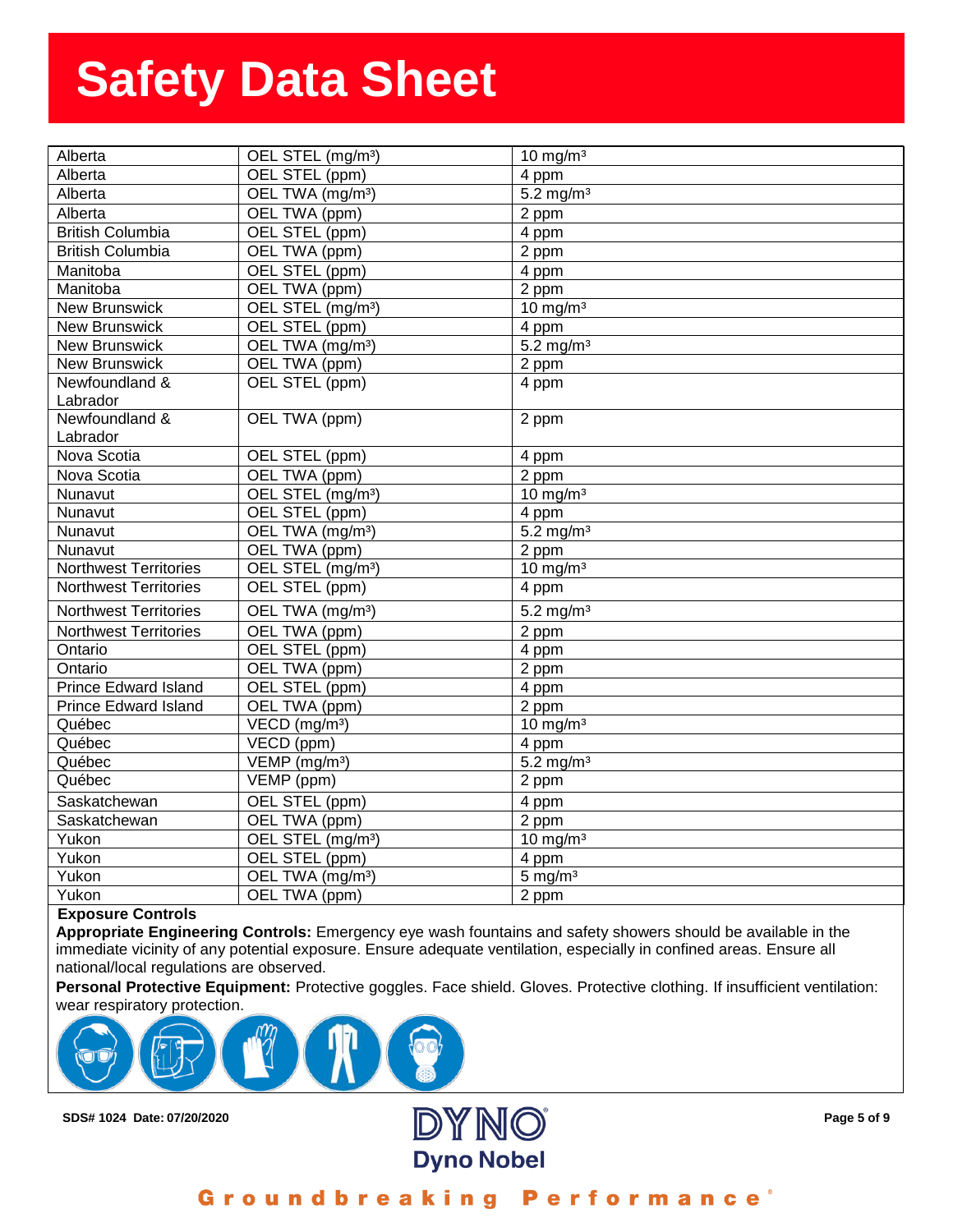**Materials for Protective Clothing:** Corrosion-proof clothing.<br>**Materials for Protective Clothing:** Corrosion-proof clothing.

**Hand Protection:** PVC gloves are required.

**nd Protection:** PVC gloves<br>**e Protection:** Chemical gog<br>in and Body Protection: R **Eye Protection:** Chemical goggles or face shield.

**Skin and Body Protection:** Rubber apron, boots. Where spill or splash potential exists, chemical resistant PVC suits are strongly recommended.

**Respiratory Protection:** For concentrations above the exposure limits, use full face supplied air respirator approved by NIOSH for nitric acid or nitrogen oxide gases or mists. **Chemical cartridge or canister respirators are not suitable for nitric acid or nitrogen oxide use.**

**Environmental Exposure Controls:** Do not allow the product to be released into the environment. **Consumer Exposure Controls:** Do not eat, drink or smoke during use

| <b>SECTION 9 - PHYSICAL AND CHEMICAL PROPERTIES</b>                |  |                                                                          |
|--------------------------------------------------------------------|--|--------------------------------------------------------------------------|
| <b>Information on Basic Physical and Chemical Properties</b>       |  |                                                                          |
| <b>Physical State</b>                                              |  | Liquid                                                                   |
| Appearance                                                         |  | Light yellowish/brown-fuming liquid                                      |
| Odor                                                               |  | Pungent, acrid odor                                                      |
| <b>Odor Threshold</b>                                              |  | Not available                                                            |
| pH                                                                 |  | <1 (strong acid)                                                         |
| <b>Relative Evaporation Rate (butylacetate=1)</b>                  |  | >1                                                                       |
| <b>Melting Point</b>                                               |  | $-42$ °C (-44 °F)                                                        |
| <b>Freezing Point</b>                                              |  | Not available                                                            |
| <b>Boiling Point</b>                                               |  | 86 °C (187 °F)                                                           |
| <b>Flash Point</b>                                                 |  | Not available                                                            |
| <b>Auto-ignition Temperature</b>                                   |  | Not available                                                            |
| <b>Decomposition Temperature</b>                                   |  | Not available                                                            |
| Flammability (solid, gas)                                          |  | Not available                                                            |
| <b>Lower Flammable Limit</b>                                       |  | Not available                                                            |
| <b>Upper Flammable Limit</b>                                       |  | Not available                                                            |
| <b>Vapor Pressure</b>                                              |  | 38 mm Hg @ 20 °C (68 °F)                                                 |
| Relative Vapor Density at 20 °C                                    |  | $2.2$ (Air=1)                                                            |
| <b>Relative Density</b>                                            |  | Not available                                                            |
| <b>Density</b>                                                     |  | 1.51 g/cc @ 20 °C (68 °F)                                                |
| <b>Specific Gravity</b>                                            |  | Not available                                                            |
| <b>Solubility</b>                                                  |  | Complete in water                                                        |
| Partition coefficient: n-octanol/water                             |  | Not available                                                            |
| <b>Viscosity</b>                                                   |  | Not available                                                            |
| <b>Explosion Data - Sensitivity to Mechanical</b><br><b>Impact</b> |  | Not expected to present an explosion hazard due to mechanical<br>impact. |
| <b>Explosion Data - Sensitivity to Static</b><br><b>Discharge</b>  |  | Not expected to present an explosion hazard due to static discharge.     |
| <b>SECTION 10 - STABILITY AND REACTIVITY</b>                       |  |                                                                          |

**Reactivity:** Contact with metals may evolve flammable hydrogen gas. Violent exothermic reaction with water

(moisture): release of corrosive gases/vapors.

**Chemical Stability:** Stable under recommended handling and storage conditions (see section 7).

**Possibility of Hazardous Reactions:** Hazardous polymerization will not occur.

**Conditions to Avoid:** Direct sunlight. Extremely high or low temperatures. Heat. Sparks. Overheating. Open flame. **Incompatible Materials:** Strong acids. Strong bases. Strong oxidizers. Metals. Organic materials. Chlorides. **Hazardous Decomposition Products:** Nitrogen oxides (NOx). Thermal decomposition generates corrosive vapors.

**SDS# 1024 Date: 07/20/2020 Page 6 of 9**



Groundbreaking **Performance**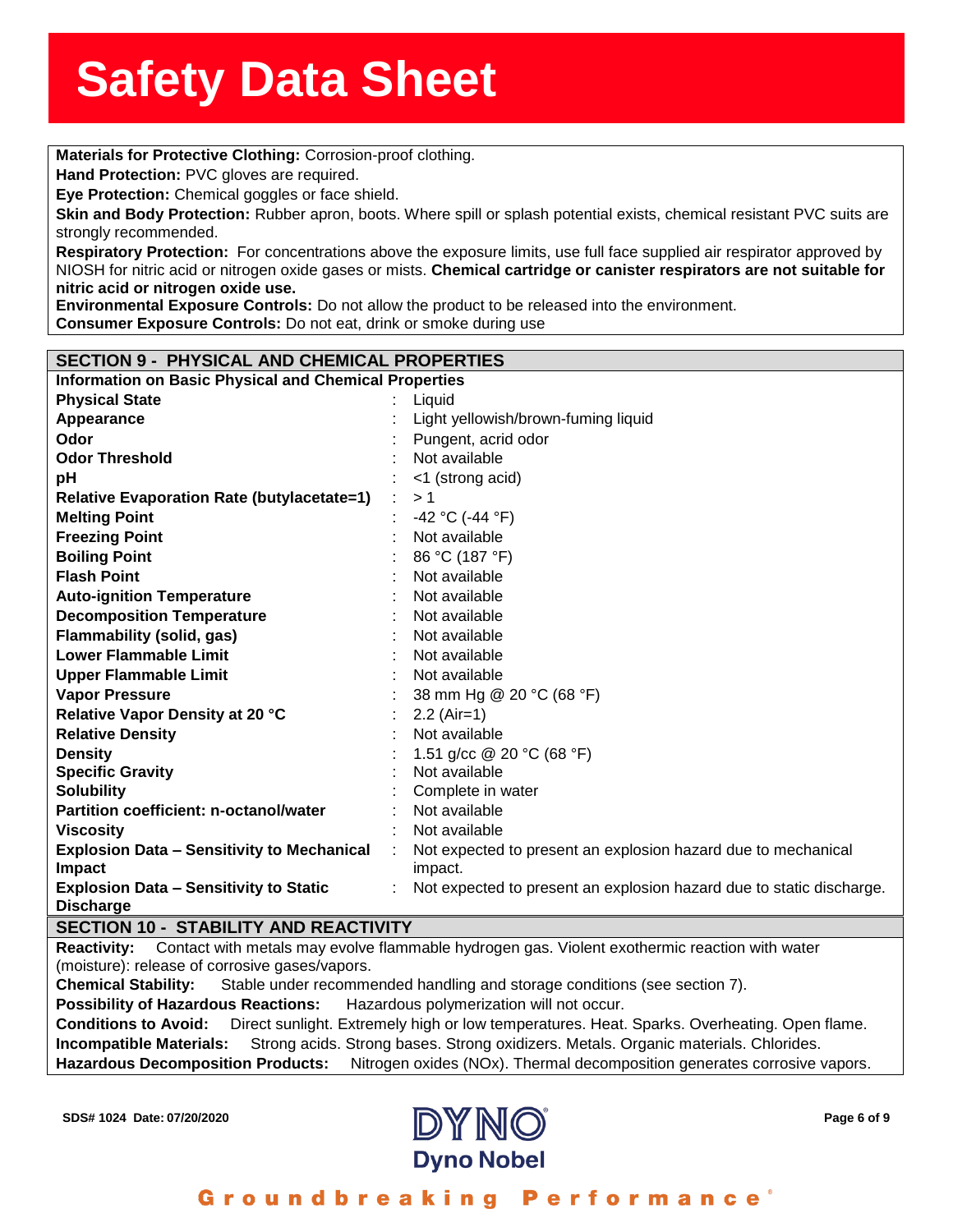|                                              | <b>SECTION 11 - TOXICOLOGICAL INFORMATION</b><br><b>Information on Toxicological Effects - Product</b>               |
|----------------------------------------------|----------------------------------------------------------------------------------------------------------------------|
| <b>Acute Toxicity: Not classified</b>        |                                                                                                                      |
| LD50 and LC50 Data: Not available            |                                                                                                                      |
|                                              | Skin Corrosion/Irritation: Causes severe skin burns and eye damage.                                                  |
|                                              | Serious Eye Damage/Irritation: Causes serious eye damage.                                                            |
|                                              | Respiratory or Skin Sensitization: Not classified                                                                    |
| Germ Cell Mutagenicity: Not classified       |                                                                                                                      |
| Teratogenicity: Not classified               |                                                                                                                      |
| Carcinogenicity: Not classified              |                                                                                                                      |
|                                              | Specific Target Organ Toxicity (Repeated Exposure): Not classified                                                   |
| <b>Reproductive Toxicity: Not classified</b> |                                                                                                                      |
|                                              | Specific Target Organ Toxicity (Single Exposure): Not classified                                                     |
| <b>Aspiration Hazard: Not classified</b>     |                                                                                                                      |
|                                              | Symptoms/Injuries After Inhalation: Inhalation may cause immediate severe irritation progressing quickly to chemical |
|                                              | burns. Lungs may be affected by repeated or prolonged exposure to the vapor. Extreme inhalation may cause difficult  |
|                                              | breathing, loss of consciousness, pulmonary edema or death. Lung damage may appear after a delay of up to 48 hours   |
|                                              | after exposure. The substance may have effects on the teeth, resulting in teeth erosion.                             |
|                                              | Symptoms/Injuries After Skin Contact: Causes serious burns.                                                          |
|                                              | Symptoms/Injuries After Eye Contact: Causes serious eye damage.                                                      |
|                                              | Symptoms/Injuries After Ingestion: Ingestion is likely to be harmful or have adverse effects.                        |
|                                              | Chronic Symptoms: None expected under normal conditions of use.                                                      |

### **SECTION 12 - ECOLOGICAL INFORMATE**

**Toxicity** Not classified

**Persistence and Degradability** Not available

**Bioaccumulative Potential**

**Nitric acid (7697-37-2)**

Log Pow  $\vert$  -2.3 (at 25 °C)

**Mobility in Soil** Not available

**Other Adverse Effects**

**Other Information:** Avoid release to the environment.

### **SECTION 13 - DISPOSAL CONSIDERATIONS**

**Waste Disposal Recommendations:** Disposal must comply with Federal, State and local regulations. If product becomes a waste, it is potentially regulated as a hazardous waste as defined under the Resource Conservation and Recovery Act (RCRA) 40 CFR, part 261. Review disposal requirements with a person knowledgeable with applicable environmental law (RCRA) before disposing of any hazardous material.

| <b>SECTION 14 - TRANSPORT INFORMATION</b> |                                                                            |  |
|-------------------------------------------|----------------------------------------------------------------------------|--|
| 14.1 In Accordance with DOT               |                                                                            |  |
| <b>Proper Shipping Name</b>               | : NITRIC ACID other than red fuming, with more than 70 percent nitric acid |  |
| <b>Hazard Class</b>                       | : 8                                                                        |  |
| <b>Identification Number</b>              | Ö<br>: UN2031                                                              |  |
| <b>Label Codes</b>                        | : 8,5.1                                                                    |  |
| <b>Packing Group</b>                      | : I                                                                        |  |
| <b>ERG Number</b>                         | : 157                                                                      |  |
| 14.2 In Accordance with IMDG              |                                                                            |  |
| <b>Proper Shipping Name</b>               | $:$ NITRIC ACID                                                            |  |
| <b>Hazard Class</b>                       | : 8                                                                        |  |
|                                           | <b>INARTA</b>                                                              |  |

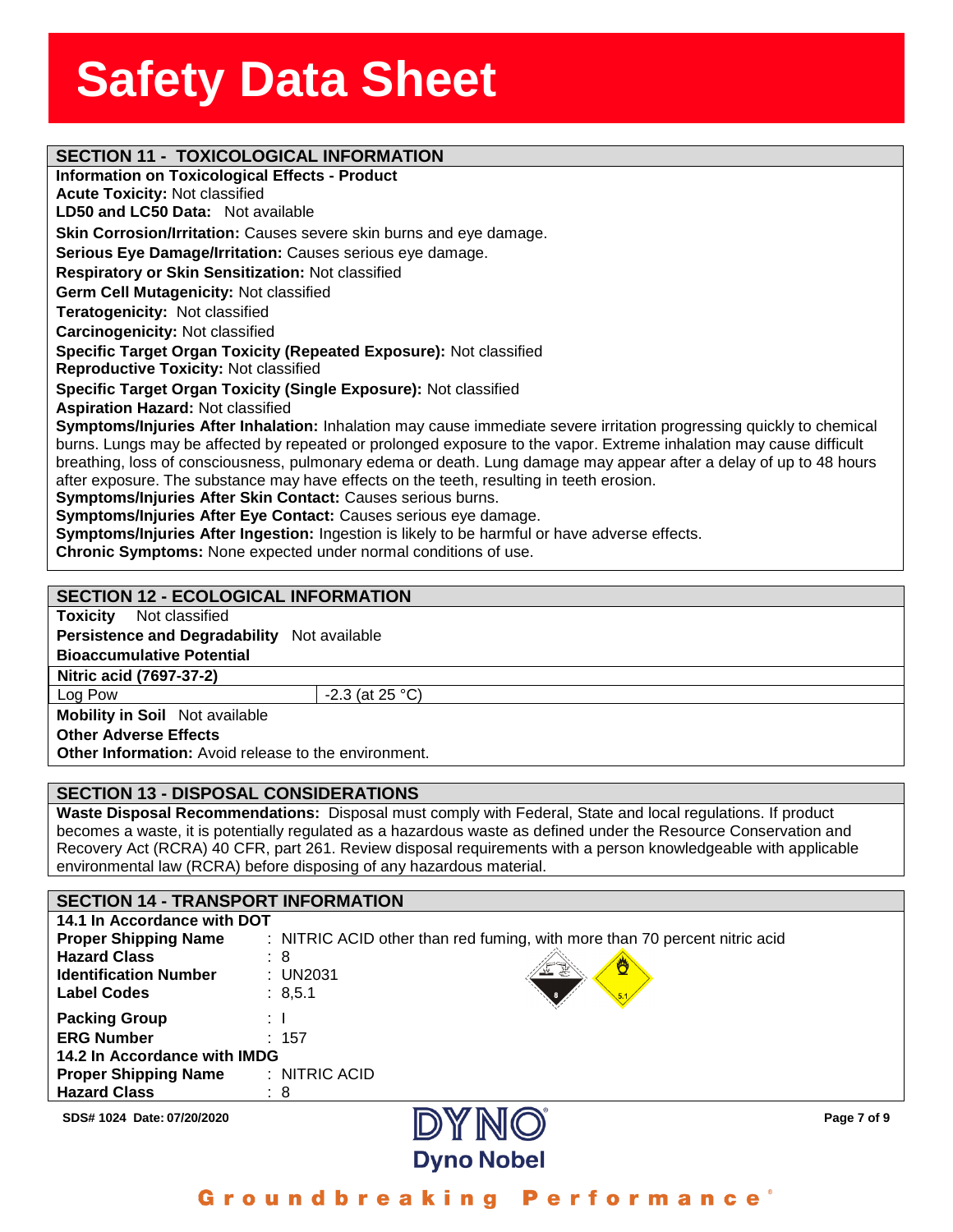| <b>Identification Number</b><br><b>Packing Group</b><br><b>Label Codes</b><br>EmS-No. (Fire)<br>EmS-No. (Spillage)                                                                        | $:$ UN2031<br>: 8,5.1<br>$\cdot$ F-A<br>$\therefore$ S-Q    |                                                                                  |
|-------------------------------------------------------------------------------------------------------------------------------------------------------------------------------------------|-------------------------------------------------------------|----------------------------------------------------------------------------------|
| 14.3 In Accordance with IATA<br><b>Proper Shipping Name</b><br><b>Packing Group</b><br><b>Identification Number</b><br><b>Hazard Class</b><br><b>Label Codes</b>                          | : NITRIC ACID<br>÷<br>: UN2031<br>$\therefore$ 8<br>: 8,5.1 |                                                                                  |
| <b>ERG Code (IATA)</b><br>14.4 In Accordance with TDG<br><b>Proper Shipping Name</b><br><b>Packing Group</b><br><b>Hazard Class</b><br><b>Identification Number</b><br><b>Label Codes</b> | : 8X<br>$\pm$ 1<br>$\therefore$ 8<br>: UN2031<br>: 8,5.1    | : NITRIC ACID other than red fuming, with more than 70 per cent nitric acid<br>Ö |

| <b>SECTION 15 - REGULATORY INFORMATION</b>                                |                                 |  |
|---------------------------------------------------------------------------|---------------------------------|--|
| <b>US Federal Regulations</b>                                             |                                 |  |
| 1024 Nitric Acid, Strong                                                  |                                 |  |
| <b>SARA Section 311/312 Hazard Classes</b>                                | Immediate (acute) health hazard |  |
|                                                                           | Reactive hazard                 |  |
| Nitric acid (7697-37-2)                                                   |                                 |  |
| Listed on the United States TSCA (Toxic Substances Control Act) inventory |                                 |  |
| Listed on SARA Section 302 (Specific toxic chemical listings)             |                                 |  |
| Listed on SARA Section 313 (Specific toxic chemical listings)             |                                 |  |
| <b>SARA Section 302 Threshold Planning Quantity</b>                       | 1000                            |  |
| (TPQ)                                                                     |                                 |  |
| <b>SARA Section 313 - Emission Reporting</b>                              | 1.0%                            |  |
| <b>US State Regulations</b>                                               |                                 |  |
| Nitric acid (7697-37-2)                                                   |                                 |  |
| U.S. - Massachusetts - Right To Know List                                 |                                 |  |
| U.S. - New Jersey - Right to Know Hazardous Substance List                |                                 |  |
| U.S. - Pennsylvania - RTK (Right to Know) - Environmental Hazard List     |                                 |  |
| U.S. - Pennsylvania - RTK (Right to Know) List                            |                                 |  |
| <b>Canadian Regulations</b>                                               |                                 |  |
| 1024 Nitric Acid, Strong                                                  |                                 |  |
| <b>WHMIS Classification</b><br>Class C - Oxidizing Material               |                                 |  |
| Class E - Corrosive Material                                              |                                 |  |
|                                                                           |                                 |  |
| Nitric acid (7697-37-2)                                                   |                                 |  |
| Listed on the Canadian DSL (Domestic Substances List) inventory.          |                                 |  |
| Listed on the Canadian Ingredient Disclosure List                         |                                 |  |
|                                                                           |                                 |  |



# Groundbreaking Performance®